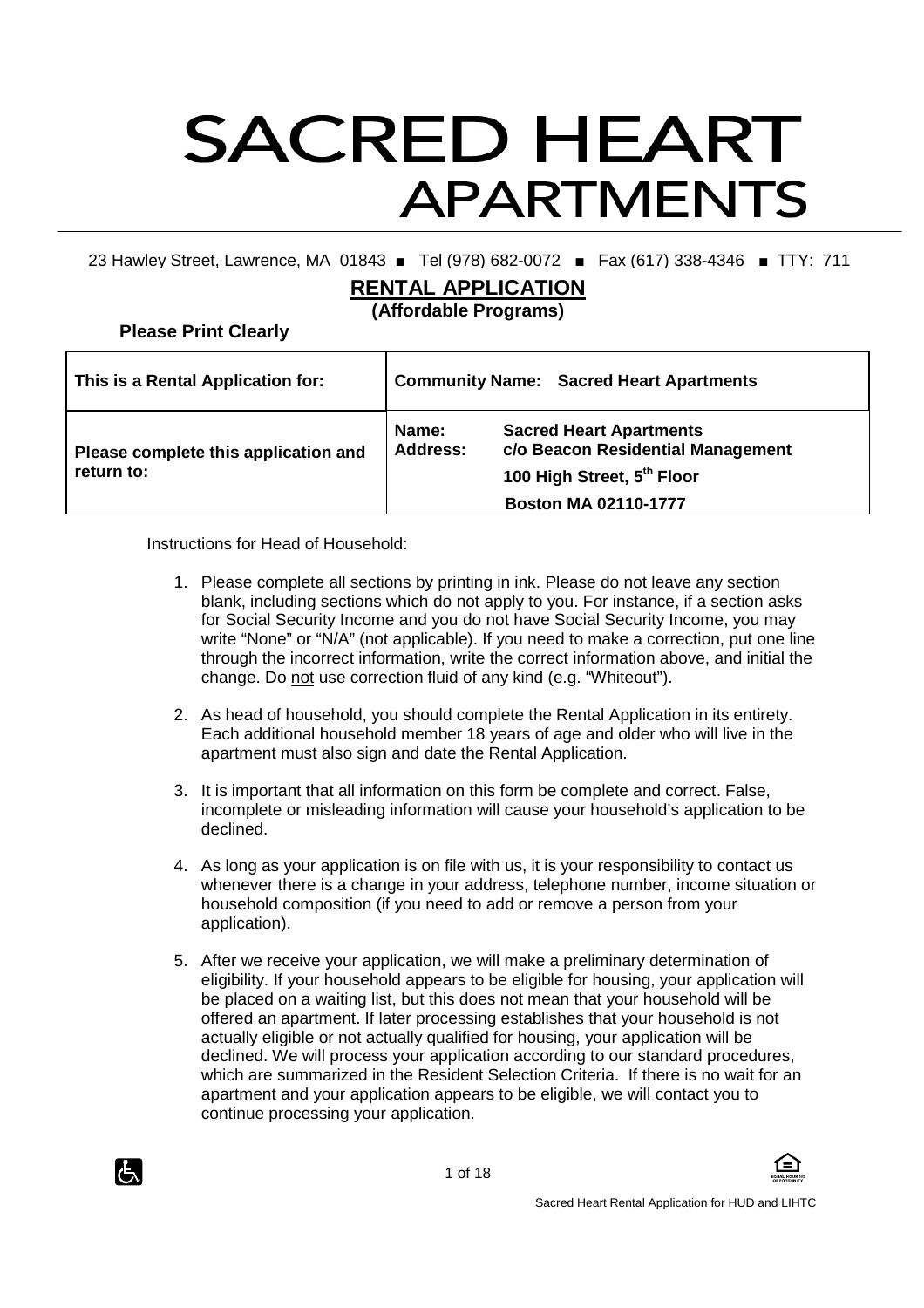For Office Use Only Place date/time stamp here

### **A. GENERAL INFORMATION**

| Applicant Name(s):                |                                                                                                                                                     |       |      |            |                                              |                        |  |
|-----------------------------------|-----------------------------------------------------------------------------------------------------------------------------------------------------|-------|------|------------|----------------------------------------------|------------------------|--|
| Address:                          | <b>Street</b>                                                                                                                                       | Apt.# | City |            | State                                        | ZIP                    |  |
| Daytime Phone:                    |                                                                                                                                                     |       |      |            |                                              |                        |  |
| Number of BR's<br>in current apt: |                                                                                                                                                     |       |      |            | Do you $\Box$ RENT or $\Box$ OWN (check one) |                        |  |
|                                   | Amount of current monthly rental or mortgage payment: \$                                                                                            |       |      |            |                                              |                        |  |
|                                   | If owned, do you receive monthly rental income from property?                                                                                       |       |      | $\Box$ Yes |                                              | $\Box$ No (check one)  |  |
|                                   | Check utilities paid by you: $\Box$ Heat $\Box$ Electricity                                                                                         |       |      | $\Box$ Gas |                                              | $\Box$ Other (specify) |  |
| Internet):                        | Approximate monthly cost of utilities paid by you (excluding phone, cable TV and                                                                    |       |      |            | $\mathsf{\$}$                                |                        |  |
|                                   | Bedroom size requested: □ One BR □ Two BR □ Handicap Accessible<br>How did you hear about this Beacon Community? __________________________________ |       |      |            |                                              |                        |  |
|                                   | Why have you selected/applied to live at a Beacon community?                                                                                        |       |      |            |                                              |                        |  |
|                                   |                                                                                                                                                     |       |      |            |                                              |                        |  |

I understand that this is a smoke-free community which means that smoking is prohibited in the individual apartments, interior and exterior common areas and any and all locations of this community.

(Initial above)

Do you or any members of your household require any reasonable accommodations to be made to your apartment home? (i.e., wheelchair access, apparatus for the hearing impaired, etc.)  $\Box$  Yes  $\Box$  No

Do you have a Housing Choice Voucher (i.e. Section 8 Voucher)?  $\Box$  Yes  $\Box$  No (check one) If yes, from which Housing Authority? \_\_\_\_\_\_\_\_\_\_\_\_\_\_\_\_\_\_\_\_\_\_\_\_\_\_\_\_(please attach copy of your voucher).

# **B. HOUSEHOLD COMPOSITION**

|               | <b>Name</b> | Relationship<br>to head | <b>Birth</b><br><b>Date</b> | Age | SS# | <b>Student Y/N</b><br>(If yes, note<br>Part time or full time) |
|---------------|-------------|-------------------------|-----------------------------|-----|-----|----------------------------------------------------------------|
| Head          |             |                         |                             |     |     |                                                                |
| $Co-$<br>Head |             |                         |                             |     |     |                                                                |
| 3.            |             |                         |                             |     |     |                                                                |
| 4.            |             |                         |                             |     |     |                                                                |
| 5.            |             |                         |                             |     |     |                                                                |
| 6.            |             |                         |                             |     |     |                                                                |
| 7.            |             |                         |                             |     |     |                                                                |
| 8.            |             |                         |                             |     |     |                                                                |

Please note if a member of the household is a Foster Child or Foster Adult, please note in the Relationship to Head column per the HUD Handbook 4350.3 Rev 3 Chapter 5.



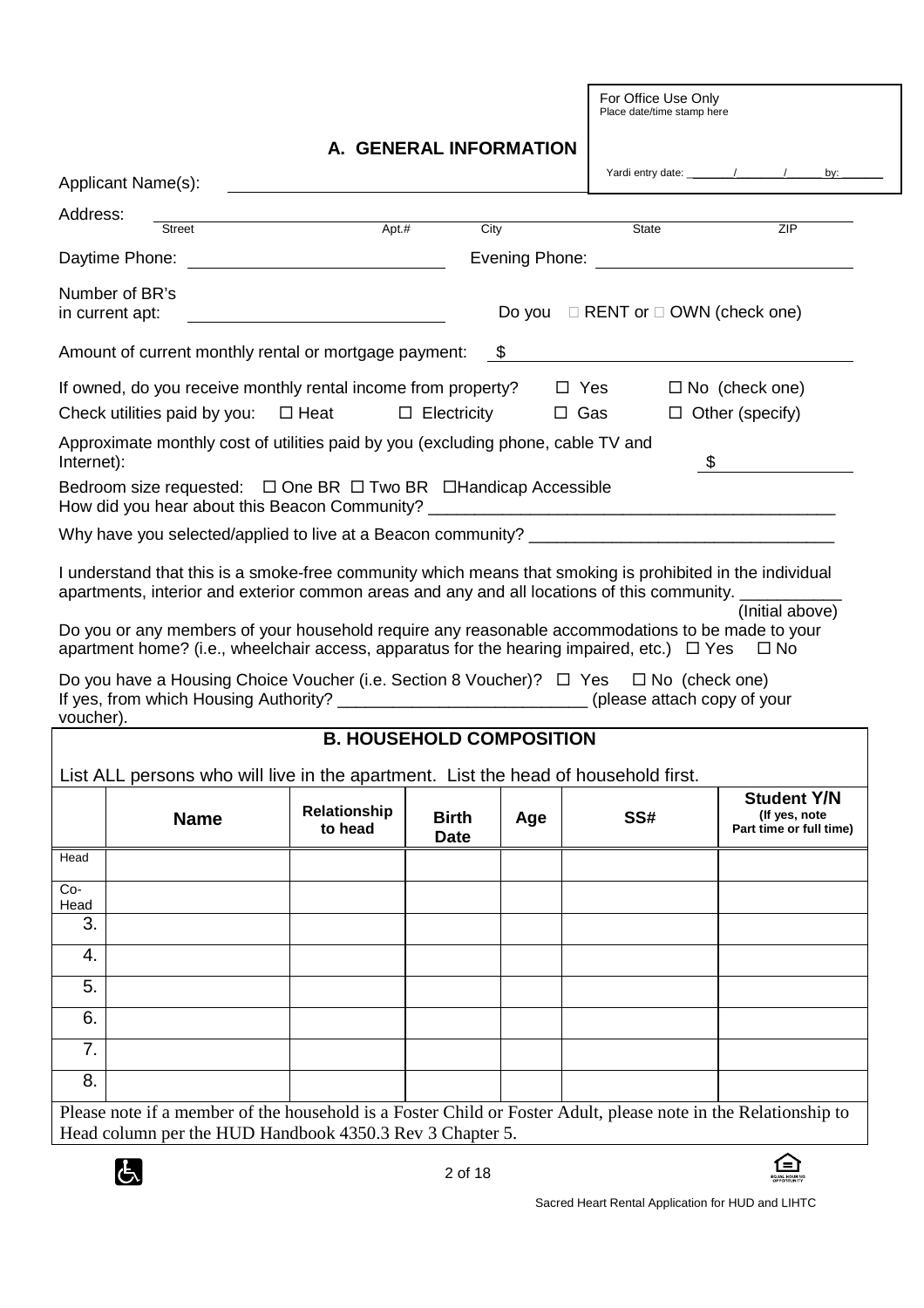| Do you anticipate any additions to the household in the next twelve months? $\Box$ Yes | ' N∩ |
|----------------------------------------------------------------------------------------|------|
| If yes, explain:                                                                       |      |

# **C. STUDENT ELIGIBILITY**

# **STUDENT ELIGIBILITY FOR THE LOW INCOME HOUSING TAX CREDIT PROGRAM**

| Will all of the persons in the household be or have been full time students during<br>five calendar months of this calendar year, or the upcoming calendar year at an<br>educational institution (other than a correspondence school) with regular faculty<br>and students? | Yes | No. |
|-----------------------------------------------------------------------------------------------------------------------------------------------------------------------------------------------------------------------------------------------------------------------------|-----|-----|
| If yes, answer the following questions:                                                                                                                                                                                                                                     |     |     |
| Are any full-time student(s) married and filing a joint tax return?                                                                                                                                                                                                         | Yes | No. |
| Are any student(s) enrolled in a job-training program receiving assistance under<br>the Job Training Partnership Act?                                                                                                                                                       | Yes | No  |
| Is the full time student a Title IV/TANF recipient?                                                                                                                                                                                                                         | Yes | No  |
| Is the full time student a single parent living with his/her minor child and the parent<br>and child are not dependants on another's tax return?                                                                                                                            | Yes | No. |

#### **STUDENT ELIGIBILITY FOR HUD PROGRAMS**

| Is this household applying for Project Based Section 8, RAP, Rent Supp, Section                                                 |     |    |  |  |
|---------------------------------------------------------------------------------------------------------------------------------|-----|----|--|--|
| 236, BMIR or Factored assistance?                                                                                               | Yes | No |  |  |
| If no, no further questions are necessary to determine student eligibility, If yes, answer below.                               |     |    |  |  |
| Are any household members full or part time students enrolled in an accredited                                                  |     |    |  |  |
| institution of higher education and applying for subsidy separate from their parent<br>or guardian?                             | Yes | No |  |  |
| . If you are additioned the concentration measure to a mode a distance that all the colorate and content of the set in the late |     |    |  |  |

If yes, additional documentation may be required to determine eligibility when an apartment is available.

# **D. CRIMINAL & RENTAL HISTORY BACKGROUND**

| Are you currently under eviction or have you been evicted?                                                             | Yes | No. |  |  |  |
|------------------------------------------------------------------------------------------------------------------------|-----|-----|--|--|--|
| If yes, describe:                                                                                                      |     |     |  |  |  |
| Have you or any member of your household ever been convicted of or pled guilty or                                      |     |     |  |  |  |
| "no contest" to any felony?                                                                                            | Yes | No. |  |  |  |
| Have you or any member of your household ever been convicted of or pled quilty or<br>"no contest" to a sexual offense? | Yes | No. |  |  |  |
| Have you or any member of your household ever been convicted of or pled guilty or                                      |     |     |  |  |  |
| "no contest" to any drug-related criminal offense?                                                                     | Yes | No. |  |  |  |
| Is any member of your household currently engaging in illegal use of drugs?                                            | Yes | No. |  |  |  |
| Do you have a registration requirement under a state sex offender registration                                         |     |     |  |  |  |
| program?                                                                                                               | Yes | No. |  |  |  |
| If yes, in what state?                                                                                                 |     |     |  |  |  |
| If yes, is the registration a lifetime requirement?                                                                    | Yes | No  |  |  |  |
| Note: Federal requisitions probibit the admission to federally assisted bousing of persons with a                      |     |     |  |  |  |

Note: Federal regulations prohibit the admission to federally assisted housing of persons with a lifetime registration requirement under a state sex offender registration program.



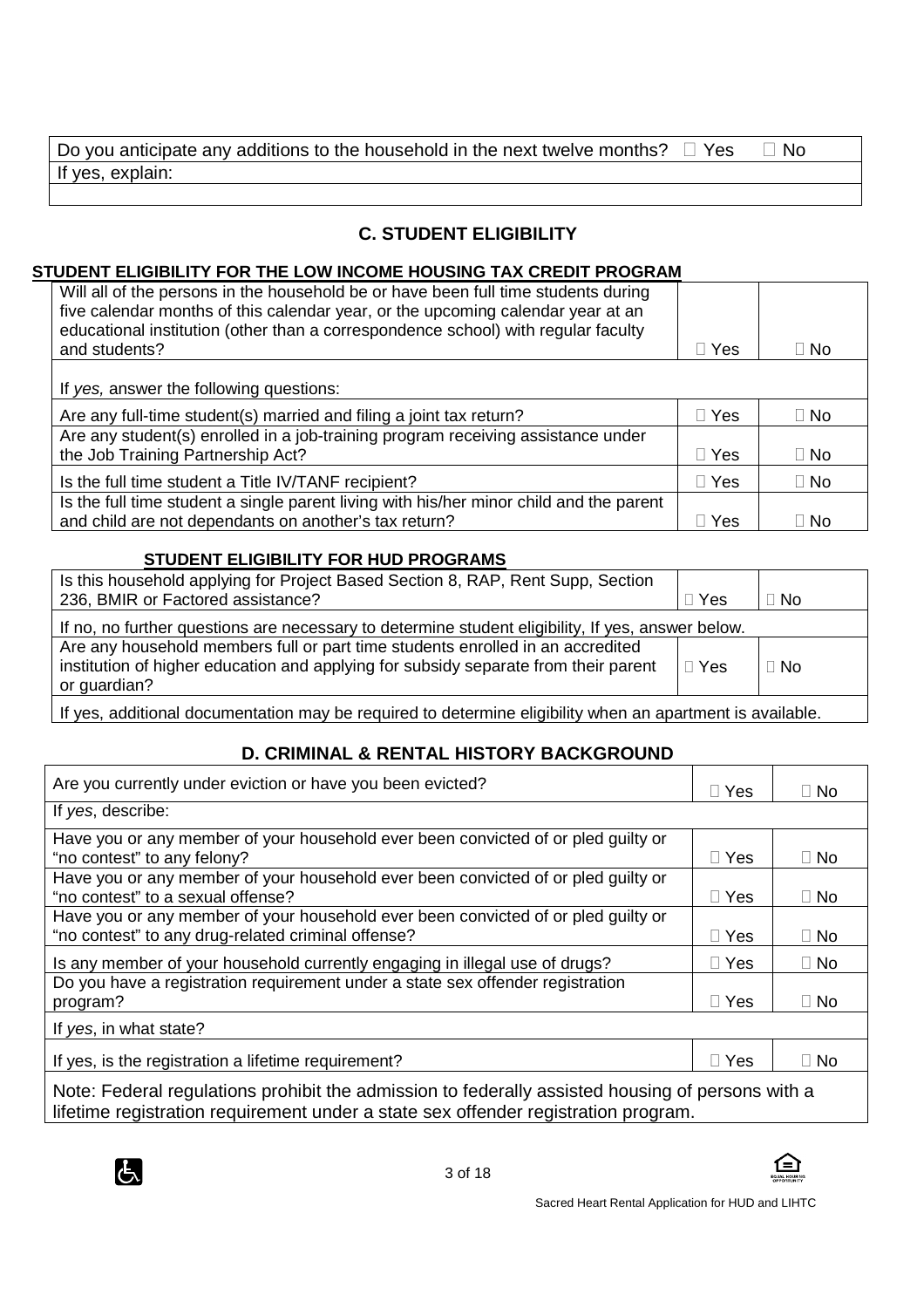|  | <b>E. INCOME</b> |
|--|------------------|
|--|------------------|

List ALL sources of income as requested below. If a section doesn't apply, cross out or write "NA". **Do not leave any section BLANK. Attach appropriate documentation for each income source to this application** (e.g. Social Security benefits statement, pay stubs, if applicable, etc.).

| <b>Household Member Name</b> | <b>Source of Income</b>                                                                                                                                     | <b>Gross Monthly</b><br><b>Amount</b> |  |
|------------------------------|-------------------------------------------------------------------------------------------------------------------------------------------------------------|---------------------------------------|--|
|                              | <b>Social Security</b>                                                                                                                                      | \$                                    |  |
|                              | <b>Social Security</b>                                                                                                                                      | \$                                    |  |
|                              | <b>Social Security</b>                                                                                                                                      | \$                                    |  |
|                              | <b>SSI Benefits</b>                                                                                                                                         | \$                                    |  |
|                              | <b>SSI Benefits</b>                                                                                                                                         | \$                                    |  |
|                              | <b>SSI Benefits</b>                                                                                                                                         | \$                                    |  |
|                              | <b>Title IV/TANF</b>                                                                                                                                        | \$                                    |  |
|                              | Pension (list source)                                                                                                                                       | \$                                    |  |
|                              | Pension (list source)                                                                                                                                       | \$                                    |  |
|                              | <b>Adoption Subsidy</b>                                                                                                                                     | \$                                    |  |
|                              | Annuity Income                                                                                                                                              | \$                                    |  |
|                              | Veteran's Benefits (list claim #)                                                                                                                           | \$                                    |  |
|                              | Disability Income                                                                                                                                           | \$                                    |  |
|                              | <b>Unemployment Compensation</b>                                                                                                                            | \$                                    |  |
|                              | <b>Worker's Compensation</b>                                                                                                                                | \$                                    |  |
|                              | <b>Military Pay</b>                                                                                                                                         | \$                                    |  |
|                              | <b>Contributions to the Household</b><br>(monetary or otherwise)                                                                                            | \$                                    |  |
|                              | Net Income from a Business                                                                                                                                  | \$                                    |  |
|                              | Grants, Scholarships or other Financial Aid?                                                                                                                | \$                                    |  |
|                              | For the student(s) receiving financial aid are they<br>over age 23 with dependent children?                                                                 | Yes No                                |  |
|                              | For the student(s) receiving financial aid are they<br>applying for Section 8 as part of their<br>parent/guardian's household?                              | Yes<br><b>No</b>                      |  |
|                              | Interest Income (source)                                                                                                                                    | \$                                    |  |
|                              | <b>Rental Income from Real Estate</b>                                                                                                                       | \$                                    |  |
|                              | Long Term Medical Care Insurance Payments in<br>excess of \$180/day<br>Please attach your 4 most recent, consecutive pay stubs and/or other proof of income | \$                                    |  |

**Household Member Name**  $\begin{array}{|c|c|c|c|c|c|c|c|} \hline \textbf{Gross} & \textbf{Gross} \end{array}$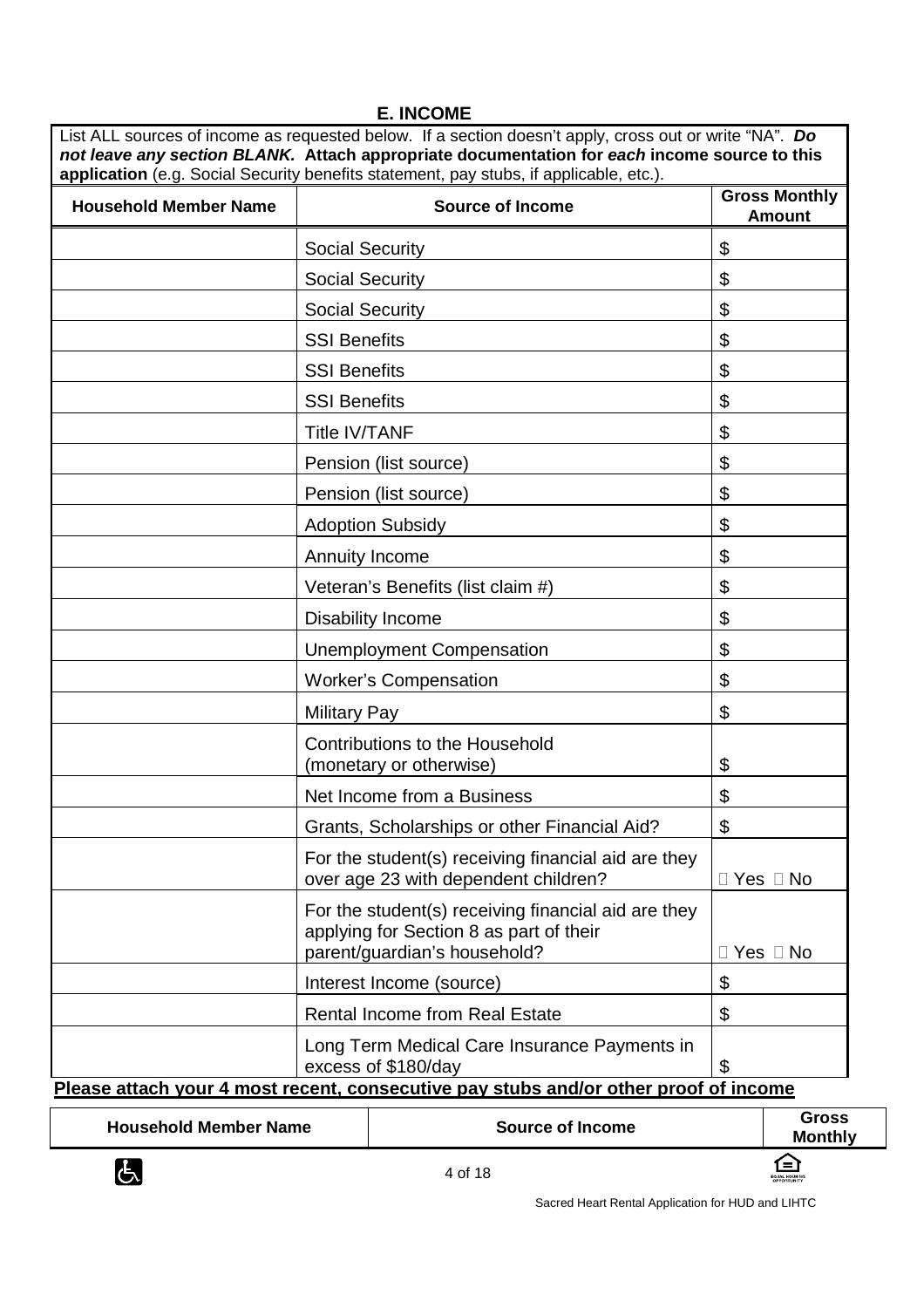|                                                                               |                                                                                                       | <b>Amount</b>              |
|-------------------------------------------------------------------------------|-------------------------------------------------------------------------------------------------------|----------------------------|
|                                                                               | <b>Employment amount</b>                                                                              | \$                         |
|                                                                               | Employer:                                                                                             |                            |
|                                                                               | <b>Position Held</b>                                                                                  |                            |
|                                                                               | How long employed:                                                                                    |                            |
|                                                                               | <b>Employment amount</b>                                                                              | \$                         |
|                                                                               | Employer:                                                                                             |                            |
|                                                                               | <b>Position Held</b>                                                                                  |                            |
|                                                                               | How long employed:                                                                                    |                            |
|                                                                               | <b>Employment amount</b>                                                                              | \$                         |
|                                                                               | Employer:                                                                                             |                            |
|                                                                               | <b>Position Held</b>                                                                                  |                            |
|                                                                               | How long employed:                                                                                    |                            |
|                                                                               | <b>Employment amount</b>                                                                              | \$                         |
|                                                                               | Employer:                                                                                             |                            |
|                                                                               | <b>Position Held</b>                                                                                  |                            |
|                                                                               | How long employed:                                                                                    |                            |
|                                                                               | <b>Alimony</b>                                                                                        |                            |
|                                                                               | Are you <i>legally entitled</i> to receive alimony?                                                   | $\exists$ Yes<br><b>No</b> |
|                                                                               | If yes, list the amount you are entitled to receive.                                                  | \$                         |
|                                                                               | Do you receive alimony?                                                                               | No<br>$\sqsupset$ Yes      |
|                                                                               | If yes list amount you receive.                                                                       | \$                         |
|                                                                               | <b>Child Support</b>                                                                                  |                            |
|                                                                               | Are you <i>legally entitled</i> to receive child support?                                             | $\Box$ Yes<br><b>No</b>    |
|                                                                               | If yes list the amount you are entitled to receive.                                                   | \$                         |
|                                                                               | Do you receive child support?                                                                         | $\exists$ Yes<br><b>No</b> |
|                                                                               | If yes, list the amount you receive.                                                                  | \$                         |
|                                                                               | <b>Other Income</b>                                                                                   | \$                         |
|                                                                               | <b>Other Income</b>                                                                                   | $\overline{\$}$            |
|                                                                               | TOTAL GROSS ANNUAL INCOME (Based on the monthly amounts listed above x 12)                            | \$                         |
| TOTAL GROSS ANNUAL INCOME FROM PREVIOUS YEAR                                  |                                                                                                       | \$                         |
| Do you anticipate any changes to this income in the next 12 months?           |                                                                                                       | $\sqcup$ Yes<br>No         |
| Is any member of the household legally entitled to receive income assistance? |                                                                                                       | $\square$ Yes<br>No        |
| someone who is not a member of the household as listed on Page 2?             | Is any member of the household likely to receive income or assistance ( <i>monetary or not</i> ) from | $\Box$ Yes<br>No           |
| If yes to any of the above, explain:                                          |                                                                                                       |                            |
|                                                                               |                                                                                                       |                            |





 $\mathbf{a}$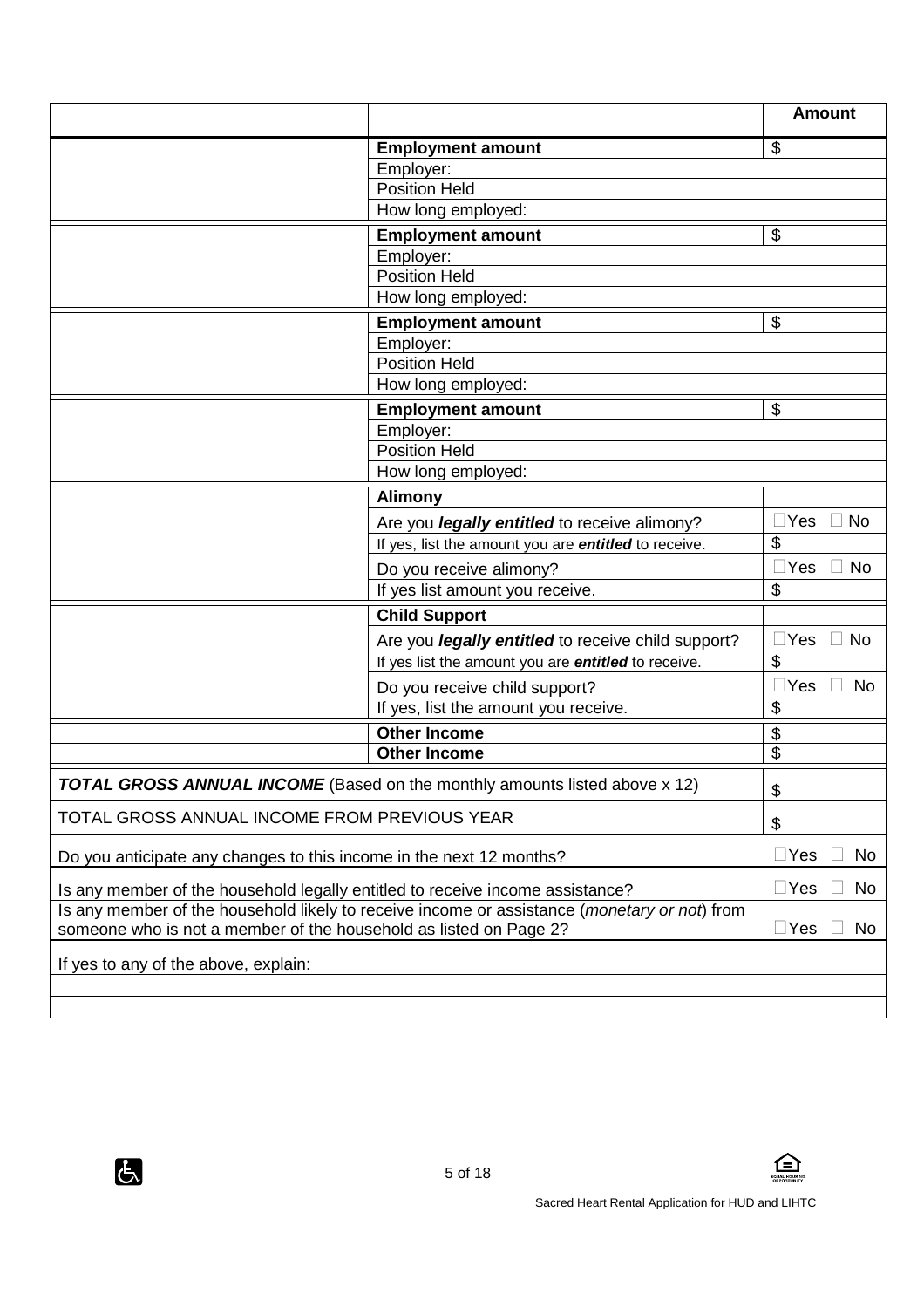| <b>F. ASSETS</b>                                                                                                    |       |      |               |                      |                                                           |                       |               |
|---------------------------------------------------------------------------------------------------------------------|-------|------|---------------|----------------------|-----------------------------------------------------------|-----------------------|---------------|
|                                                                                                                     |       |      |               |                      | List assets for ALL household members, 18 years or older. |                       |               |
| If your assets are too numerous to list here, please attach additional list.                                        |       |      |               |                      |                                                           |                       |               |
| If a section doesn't apply, cross out or write NA.<br>$\#$<br>Balance \$<br><b>Checking Accounts</b><br><b>Bank</b> |       |      |               |                      |                                                           |                       |               |
|                                                                                                                     |       | $\#$ |               | <b>Bank</b>          |                                                           | Balance \$            |               |
|                                                                                                                     |       | #    |               | <b>Bank</b>          |                                                           | Balance \$            |               |
|                                                                                                                     |       |      |               |                      |                                                           |                       |               |
| <b>Savings Accounts</b>                                                                                             |       | #    |               | <b>Bank</b>          |                                                           |                       | Balance \$    |
|                                                                                                                     |       | $\#$ |               | <b>Bank</b>          |                                                           |                       | Balance \$    |
|                                                                                                                     |       | #    |               | <b>Bank</b>          |                                                           |                       | Balance \$    |
|                                                                                                                     |       |      |               |                      |                                                           |                       |               |
| <b>Trust Account</b>                                                                                                |       | $\#$ |               | <b>Bank</b>          |                                                           |                       | Balance \$    |
|                                                                                                                     |       | #    |               | <b>Bank</b>          |                                                           |                       | Balance \$    |
| <b>Certificates</b><br>of Deposit (CD)                                                                              |       | #    |               | <b>Bank</b>          |                                                           |                       | Balance \$    |
|                                                                                                                     |       | #    |               | <b>Bank</b>          |                                                           |                       | Balance \$    |
|                                                                                                                     |       | #    |               | <b>Bank</b>          |                                                           |                       | Balance \$    |
|                                                                                                                     |       |      |               |                      |                                                           |                       |               |
| <b>Credit Union</b>                                                                                                 |       | $\#$ |               | <b>Bank</b>          |                                                           | Balance \$            |               |
|                                                                                                                     |       | #    |               | <b>Bank</b>          |                                                           |                       | Balance \$    |
|                                                                                                                     |       |      |               |                      |                                                           |                       |               |
|                                                                                                                     |       | $\#$ |               | <b>Maturity Date</b> |                                                           | Value \$              |               |
| <b>Savings Bonds</b>                                                                                                |       | #    |               | <b>Maturity Date</b> |                                                           | Value \$              |               |
|                                                                                                                     |       | #    |               | <b>Maturity Date</b> |                                                           | Value \$              |               |
| <b>Retirement Accounts</b>                                                                                          |       | $\#$ |               | Administrator        |                                                           | Value \$              |               |
| (401k, 403b, IRA, etc)                                                                                              |       | $\#$ |               | Administrator        |                                                           | Value \$              |               |
|                                                                                                                     |       | $\#$ | Administrator |                      | Value \$                                                  |                       |               |
|                                                                                                                     |       |      |               |                      |                                                           |                       |               |
| <b>Whole Life Insurance</b>                                                                                         |       | $\#$ |               |                      |                                                           |                       | Cash Value \$ |
| Whole Life Insurance                                                                                                |       | $\#$ |               |                      |                                                           |                       | Cash Value \$ |
|                                                                                                                     |       |      |               |                      |                                                           |                       |               |
| <b>Mutual Funds</b>                                                                                                 | Name: |      |               | #Shares:             | Interest or Dividend \$                                   |                       | Value \$      |
|                                                                                                                     | Name: |      |               | #Shares:             | Interest or Dividend \$                                   |                       | Value \$      |
|                                                                                                                     | Name: |      |               | #Shares:             | Interest or Dividend \$                                   |                       | Value \$      |
|                                                                                                                     |       |      |               |                      |                                                           |                       |               |
| <b>Stocks</b>                                                                                                       | Name: |      |               | #Shares:             | Dividend Paid \$                                          |                       | Value \$      |
|                                                                                                                     | Name: |      |               | #Shares:             | Dividend Paid \$                                          |                       | Value \$      |
|                                                                                                                     | Name: |      |               | #Shares:             | Dividend Paid \$                                          |                       | Value \$      |
|                                                                                                                     |       |      |               |                      |                                                           |                       |               |
| <b>Bonds</b>                                                                                                        | Name: |      |               | #Shares:             | Interest or Dividend \$                                   |                       | Value \$      |
| Investment<br>Property                                                                                              |       |      |               |                      |                                                           | Appraised<br>Value \$ |               |

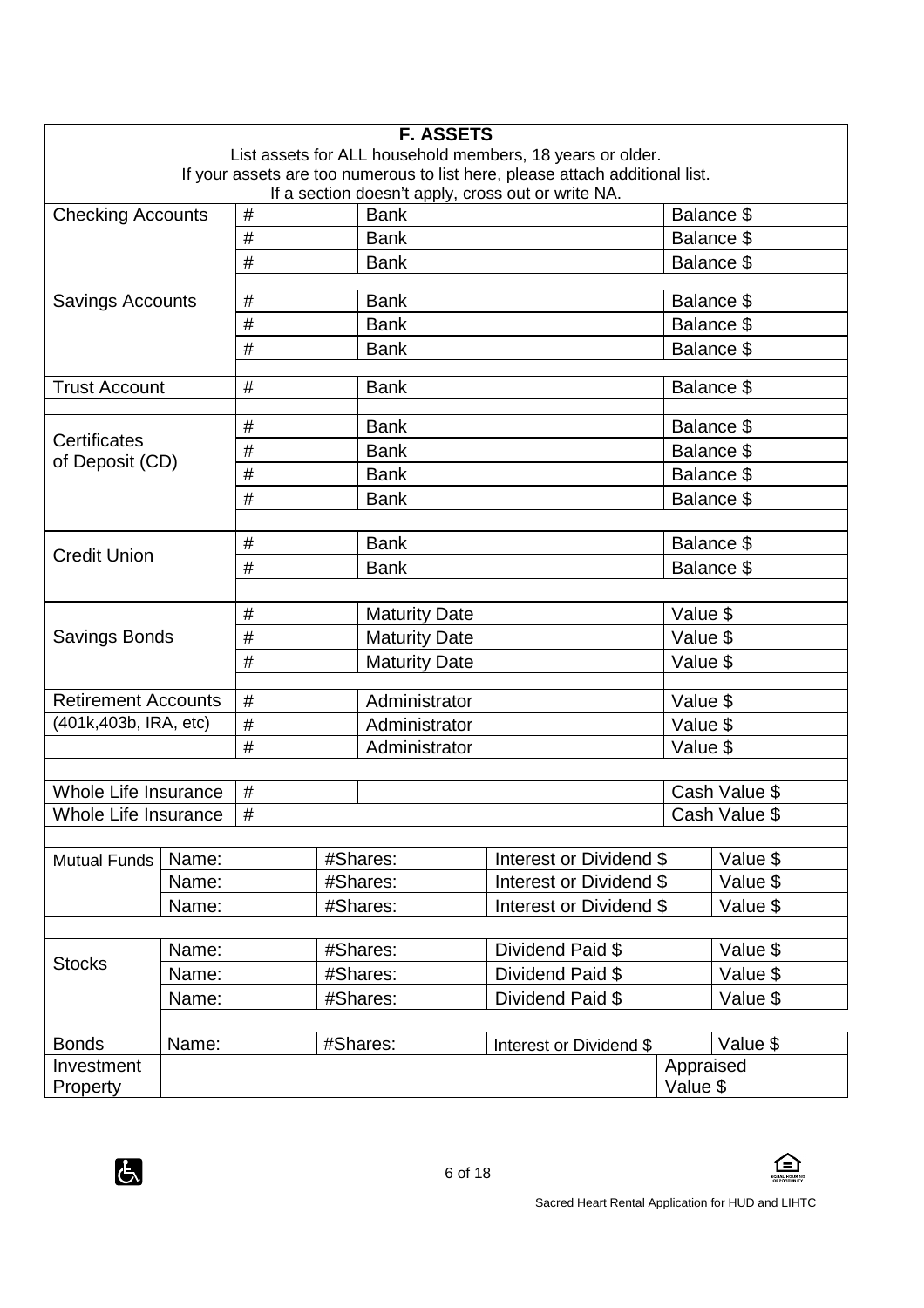| <b>Real Estate Property:</b>                                | Do you own any property? | <b>Yes</b><br>No.         |
|-------------------------------------------------------------|--------------------------|---------------------------|
| If yes, Type of property:                                   |                          |                           |
| Location of property:                                       |                          |                           |
| <b>Appraised Market Value</b>                               |                          | \$                        |
| Mortgage or outstanding loans balance due                   |                          | \$                        |
| Amount of annual insurance premium                          |                          | \$                        |
| Amount of most recent tax bill                              |                          | \$                        |
|                                                             |                          |                           |
| Have you sold/disposed of any property in the last 2 years? |                          | $\Box$ Yes<br>$\sqcap$ No |
| If yes, Type of property                                    |                          |                           |
| Market value when sold/disposed                             |                          | \$                        |
| Amount sold/disposed for                                    |                          | \$                        |

Date of transaction

| Have you disposed of any other assets in the last 2 years (Example: given    |      |      |
|------------------------------------------------------------------------------|------|------|
| away money to relatives, set up Irrevocable Trust Accounts, etc.)?           | ⊥Yes | ∃No  |
| If yes, describe the asset                                                   |      |      |
| Date of disposition                                                          |      |      |
| Amount disposed                                                              | S    |      |
|                                                                              |      |      |
| Do you have any other assets not listed above (excluding personal property)? | Yes  | l No |

**If yes, please list:**

# **G. REFERENCE INFORMATION**

|                         | Name:             |             |
|-------------------------|-------------------|-------------|
| <b>Current Landlord</b> | Address:          |             |
|                         | Home Phone:       | Bus. Phone: |
|                         | Dates of Tenancy: |             |
|                         | Name:             |             |
| <b>Prior Landlord</b>   | Address:          |             |
|                         | Home Phone:       | Bus. Phone: |
|                         | Dates of Tenancy: |             |
|                         | Name:             |             |
| <b>Prior Landlord</b>   | Address:          |             |
|                         | Home Phone:       | Bus. Phone: |
|                         | Dates of Tenancy: |             |

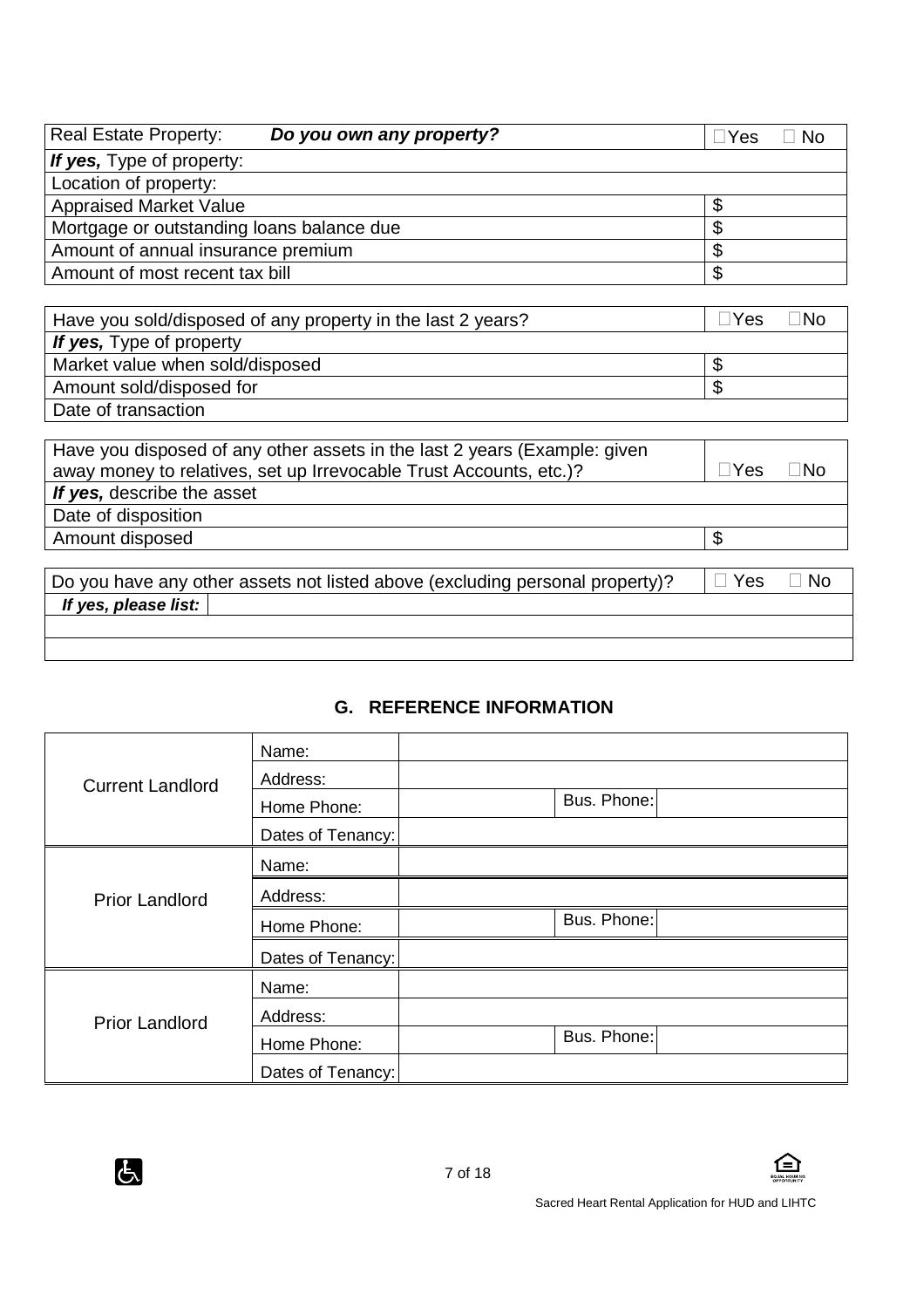| Credit Reference #1:   |          |
|------------------------|----------|
| Address:               |          |
| Account #:             | Phone #: |
| Credit Reference #2:   |          |
| Address:               |          |
| Account #:             | Phone #: |
| Personal Reference #1: |          |
| Address:               |          |
| Relationship:          | Phone #: |
| Personal Reference #2: |          |
| Address:               |          |
| Relationship:          | Phone #: |
|                        |          |

| In case of emergency notify: |          |
|------------------------------|----------|
| Name:                        | Address: |
| Relationship:                | Phone #: |

|                                                                      | H. DEMOGRAPHIC INFORMATION (Optional)<br>Please indicate appropriate category. Thank you. | These are optional questions, but are important for fair housing purposes. |  |
|----------------------------------------------------------------------|-------------------------------------------------------------------------------------------|----------------------------------------------------------------------------|--|
| Ethnicity of Head of Household #                                     |                                                                                           |                                                                            |  |
| 1. Hispanic                                                          | 2. Non-Hispanic                                                                           | 3. Declined to Report                                                      |  |
| Race of Head of Household #                                          |                                                                                           |                                                                            |  |
| 1. American Indian or Alaskan Native<br>2. Asian or Pacific Islander | 3. African American<br>4. Caucasian                                                       | 5. Other<br>6. Declined to Report                                          |  |

# **I. VEHICLE AND PET INFORMATION** (if applicable)

List any cars, trucks, or other vehicles owned. Parking will be provided for one vehicle. Arrangements with Management will be necessary for more than one vehicle.

| Type of Vehicle:                  | License Plate #: |
|-----------------------------------|------------------|
| Year/Make:                        | Color:           |
| Type of Vehicle:                  | License Plate #: |
| Year/Make:                        | Color:           |
| Is a pet a member of your family? | Yes<br>No        |
| If yes, describe:                 |                  |



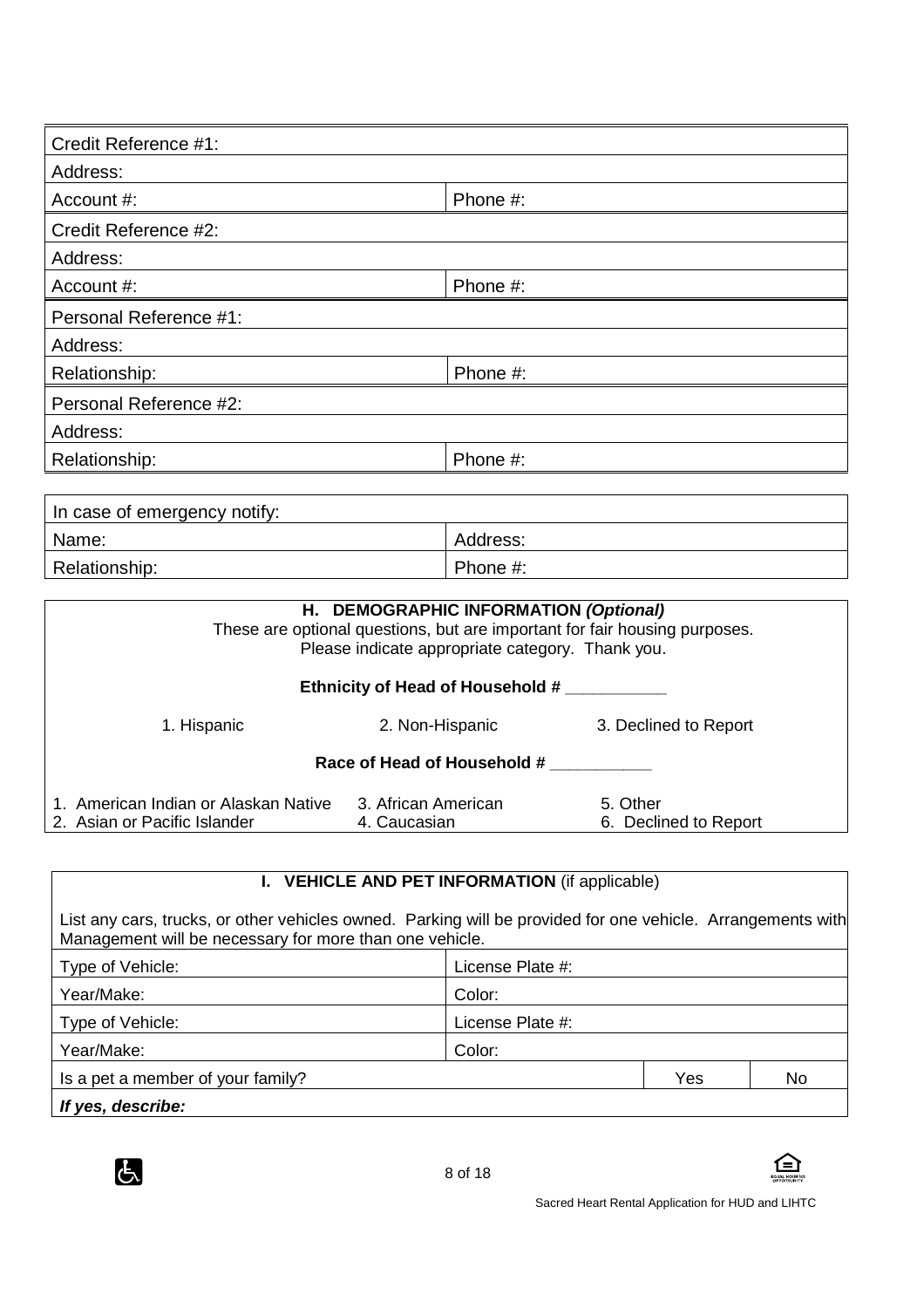| <b>J. OTHER INFORMATION</b><br><b>Community Eligibility</b>                                                                                                                                                                                                                                                                                                                                                            |  |  |
|------------------------------------------------------------------------------------------------------------------------------------------------------------------------------------------------------------------------------------------------------------------------------------------------------------------------------------------------------------------------------------------------------------------------|--|--|
| Senior Community: Sacred Heart Apartments is a senior community therefore at application and at initial<br>occupancy at least one member in the household must be at least 55 years of age or older, except in the<br>case of the Section 8 project-based vouchers, where all members in the household must be at least 62<br>years of age or older                                                                    |  |  |
| Is at least one member of the household at least 55 years of age or older? _____ Yes _____ No                                                                                                                                                                                                                                                                                                                          |  |  |
| In case of a project based voucher, are all members in the household at least 62 years of age or older.<br><b>Parage Yes</b><br>___________ No                                                                                                                                                                                                                                                                         |  |  |
| Enterprise Income Verification (EIV) System Notification                                                                                                                                                                                                                                                                                                                                                               |  |  |
| HUD's EIV System enables this community to cross reference resident-reported benefits and wage income<br>to ensure the integrity of income and rent calculations. Please initial here that you have read this<br>Notification. If you have any questions, you are encouraged to ask the management staff.<br>HOH Initials: ______________ Co-Resident Initials: _______________ Co-Resident Initials: ________________ |  |  |
| Federally Assisted Housing Requirement per 24 C.F.R. Part 5 Section 5.856                                                                                                                                                                                                                                                                                                                                              |  |  |
| Federal regulations prohibit the admission to federally assisted housing of persons with a lifetime<br>registration requirement under a state sex offender registration program.                                                                                                                                                                                                                                       |  |  |
| Do you have a registration requirement under a state<br>$\blacksquare$<br>sex offender registration program?                                                                                                                                                                                                                                                                                                           |  |  |
| If so, in what state?<br>٠                                                                                                                                                                                                                                                                                                                                                                                             |  |  |
| Is the registration requirement a lifetime requirement?                                                                                                                                                                                                                                                                                                                                                                |  |  |
| Implementation of the Violence Against Women and Justice Department Reauthorization Act of 2005                                                                                                                                                                                                                                                                                                                        |  |  |
| Are you a victim of domestic violence, dating violence or stalking? $\Box$ Yes<br>$\Box$ No<br>If yes, please complete the Certification of Domestic Violence, Dating Violence or Stalking form (HUD-<br>91066) which will be provided by the management staff upon request.                                                                                                                                           |  |  |





 $\mathbf{a}$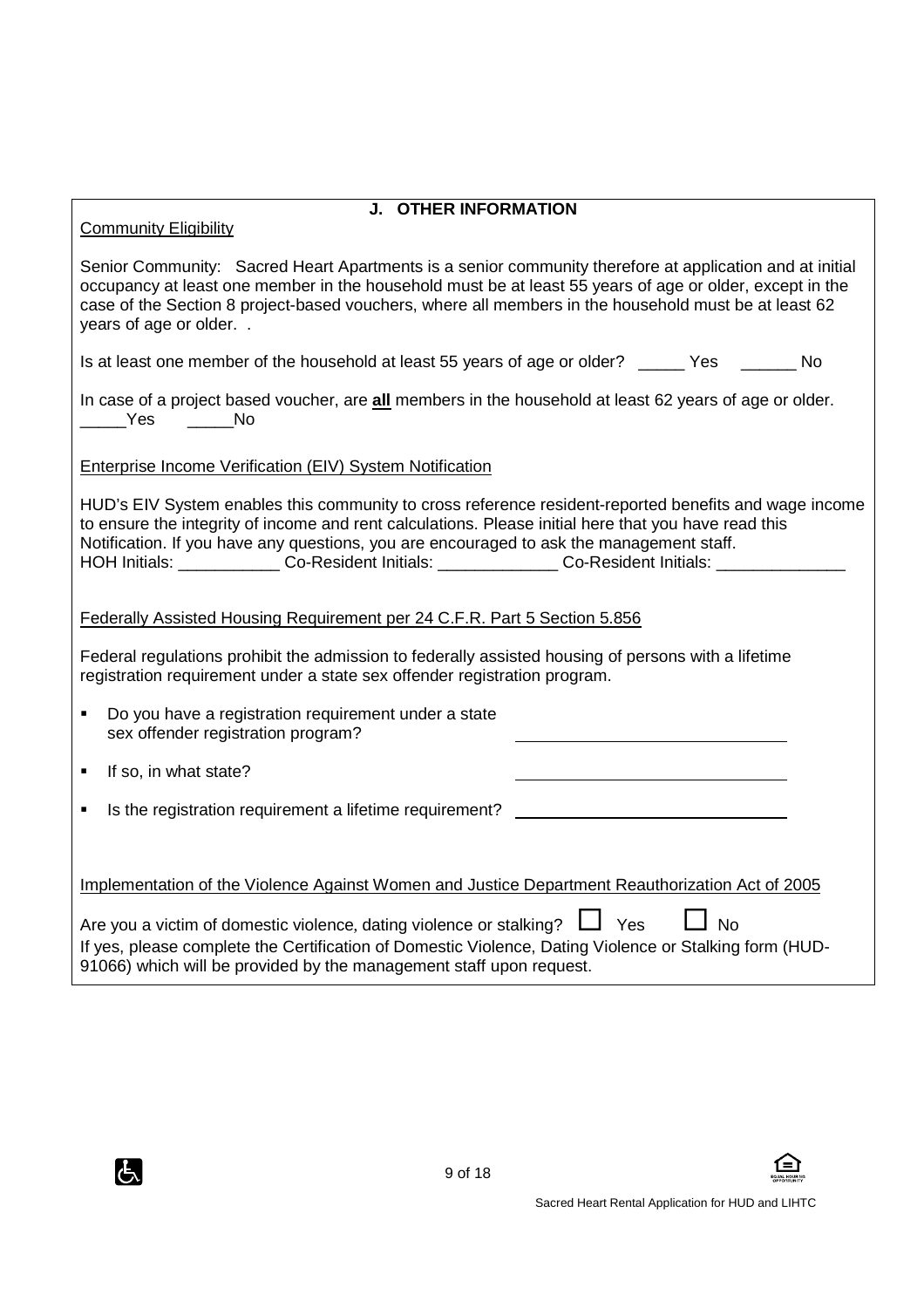#### **CERTIFICATION**

I/We hereby certify that I/We Do/Will Not maintain a separate subsidized apartment home in another location. I/We further certify that this will be my/our permanent residence. I/We understand I/We must pay a security deposit for this apartment prior to occupancy. I/We understand that my/our eligibility for housing will be based on applicable income limits and by management's selection criteria. I/We certify that all information in this application is true to the best of my/our knowledge and I/We understand that false statements or information are punishable by law and will lead to cancellation of this application or termination of tenancy after occupancy. All adult applicants, 18 or older, must sign application.

In consideration for being permitted to apply for this apartment, I Applicant, do represent all information in this application to be true and that the owner/manager/employee/agent may rely on this information when investigating and accepting this Rental Application. Applicant hereby authorizes the owner/manager/agent to make independent investigations to determine my credit, financial standing, criminal background, including sex offender registration history, and character standing. Applicant authorizes any person, or background checking agency having any information on him/her to release any and all information to the owner/manager/employee or their agents or background checking agencies. Applicant hereby releases, remises and forever discharges, from any action whatsoever, in law and equity, and all owners, managers and employees or agents, both of landlord and their credit checking agencies in connection with processing, investigating, or credit checking this application, and will hold harmless from any suit or reprisal whatsoever.

Beacon Residential Management Limited Partnership, Agent for this community, does not discriminate on the basis of race, color, religion, sex, national origin, familial status, physical or mental disability, ancestry, marital status, sexual orientation, age (except minors) or lawful source of income in the access or admission to its programs or employment, or in its programs, activities, functions or services.

| (Signature of Resident)                  | Date |
|------------------------------------------|------|
|                                          |      |
| (Signature of Co-Resident)               | Date |
|                                          |      |
| (Signature of Co-Resident)               | Date |
|                                          |      |
| (Signature of Management Representative) | Date |

#### **PENALTIES FOR MISUSING THIS CONSENT:**

Title 18, Section 1001 of the U.S. Code states that a person is guilty of a felony for knowingly and willingly making false or fraudulent statements to any department of the United States Government. HUD and any owner (or any employee of HUD or the owner) may be subject to penalties for unauthorized disclosures or improper use of information collected based on the consent form. Use of the information collected based on this verification form is restricted to the purposes cited above. Any person who knowingly or willingly requests, obtains or discloses any information under false pretenses concerning an applicant or participant may be subject to a misdemeanor and fined not more than \$5,000. Any applicant or<br>participant affected by negligent disclosure of information may bring civil acti against the officer or employee of HUD or the owner responsible for the unauthorized disclosure or improper use. Penalty provisions for misusing the social security number are contained in the Social Security Act at 208 (a) (6), (7) and (8). Violation of these provisions are cited as violations of 42 U.S.C. 408 (a) (6), (7) and (8).



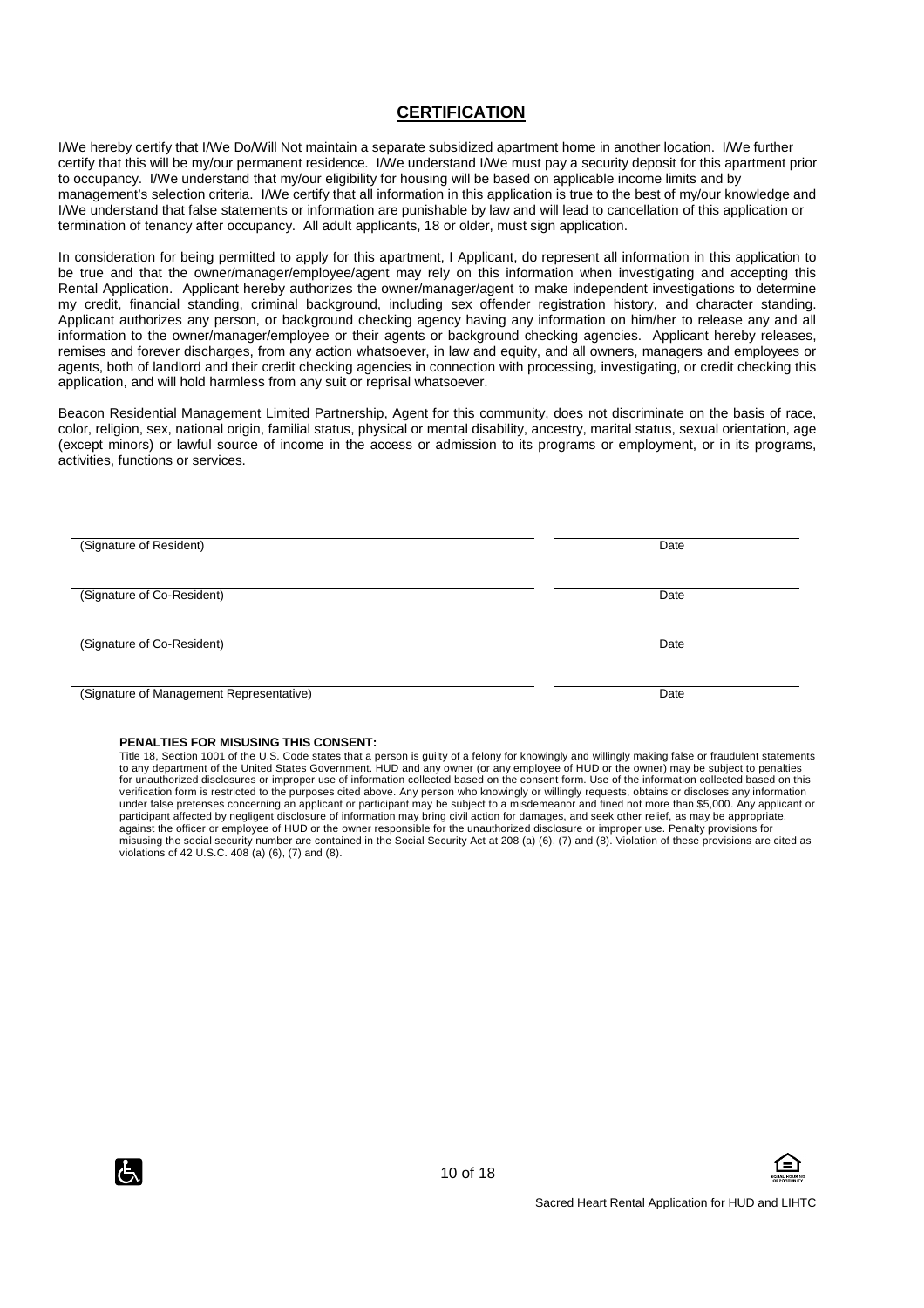#### **VERIFICATION OF LANDLORD HISTORY**

| <b>ALL APPLICANTS:</b> | PLEASE SIGN 2 <sup>ND</sup> PAGE ONLY, FORM TO BE FILLED<br>IN BY SACRED HEART APARTMENTS STAFF.                                                                                    |
|------------------------|-------------------------------------------------------------------------------------------------------------------------------------------------------------------------------------|
|                        | DATE:                                                                                                                                                                               |
| TO:                    | <b>FROM: Sacred Heart Apartments</b><br>c/o Beacon Residential Management<br>100 High Street, 5 <sup>th</sup> Floor<br>Boston MA 02110-1777<br>Fax: 617-338-4346 / PH: 978-682-0072 |
|                        | SUBJECT: Verification of Information Supplied by the Applicant Shown Below for Housing                                                                                              |

Assistance

| <b>NAME</b>    |  |
|----------------|--|
| <b>SSN</b>     |  |
| <b>ADDRESS</b> |  |
|                |  |

This person has applied for housing assistance under a program of the U.S. Department of Housing and Urban Development (HUD). HUD requires the housing owner to verify all information that is used in determining this person's eligibility or level of benefits.

We ask your cooperation in providing the following information and returning it to the Property Manager of the property shown at the top of this form. Your prompt return of this information will help to assure timely processing of the application for assistance. Enclosed is a self-addressed, stamped envelop for this purpose. The applicant/resident has consented to this release of information as shown here.

#### **INFORMATION BEING REQUESTED BY LANDLORD/PREVIOUS LANDLORD**

- 1. How long did the referenced applicant reside at this address?
- 2. How many bedrooms? \_\_\_\_\_\_\_; how many persons lived in the unit?
- 3. What was the monthly rent? \$\_\_\_\_\_\_\_\_\_. Please circle which utilities were included in the monthly rent: Gas/Electric/Water
- 4. Was the applicant ever late in the payment of the monthly rent? The mone of the state is not the state of the monthly rent? and after the  $5<sup>th</sup>$  day of the month, how many times was the applicant late over the past twelve (12) months? \_\_\_\_\_\_\_\_\_\_\_\_\_\_\_\_\_\_\_\_\_\_\_\_\_\_\_\_\_\_\_\_\_\_\_\_\_\_\_\_\_\_\_\_\_\_\_\_\_\_\_\_\_\_\_\_\_\_\_\_\_\_\_\_\_\_\_\_\_\_\_\_\_\_\_\_
- 5. What living conditions did the applicant maintain? Please check.

Acceptable housekeeping (safe and sanitary) \_\_\_\_\_\_\_\_ Unacceptable housekeeping. Please describe (including but not limited to pest infestation, hoarding, etc.):

\_\_\_\_\_\_\_\_\_\_\_\_\_\_\_\_\_\_\_\_\_\_\_\_\_\_\_\_\_\_\_\_\_\_\_\_\_\_\_\_\_\_\_\_\_\_\_\_\_\_\_\_\_\_\_\_\_\_\_\_\_\_\_\_\_\_\_\_\_\_\_\_\_\_\_\_

\_\_\_\_\_\_\_\_\_\_\_\_\_\_\_\_\_\_\_\_\_\_\_\_\_\_\_\_\_\_\_\_\_\_\_\_\_\_\_\_\_\_\_\_\_\_\_\_\_\_\_\_\_\_\_\_\_\_\_\_\_\_\_\_\_\_\_\_\_\_\_\_\_\_\_\_



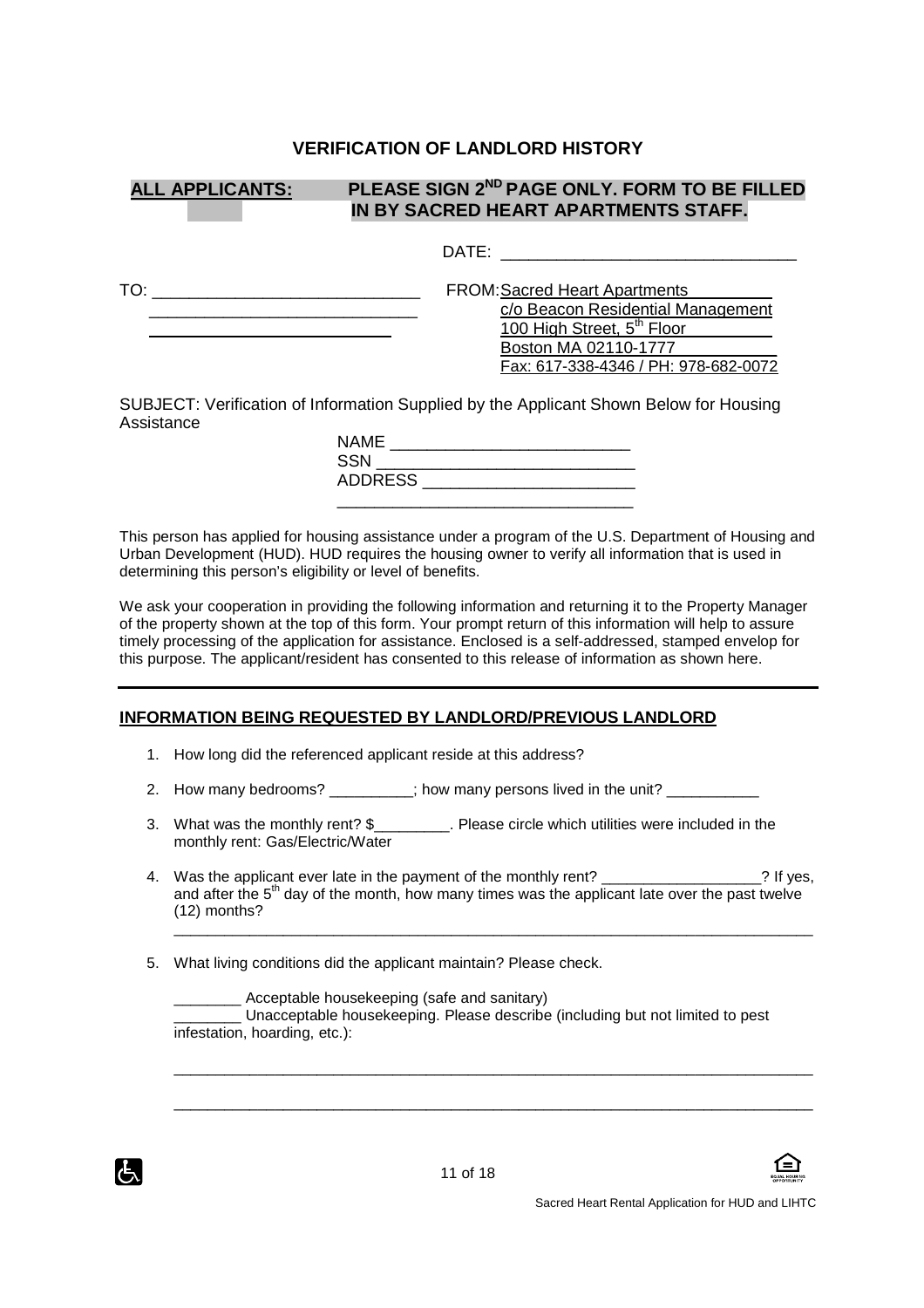|                                                                                                                                                                                      |      | ,我们也不会有什么。""我们的人,我们也不会有什么?""我们的人,我们也不会有什么?""我们的人,我们也不会有什么?""我们的人,我们也不会有什么?""我们的人                                                                                                                                                                                                               |
|--------------------------------------------------------------------------------------------------------------------------------------------------------------------------------------|------|------------------------------------------------------------------------------------------------------------------------------------------------------------------------------------------------------------------------------------------------------------------------------------------------|
| If yes, please explain:                                                                                                                                                              |      |                                                                                                                                                                                                                                                                                                |
| vacating?                                                                                                                                                                            |      |                                                                                                                                                                                                                                                                                                |
|                                                                                                                                                                                      |      |                                                                                                                                                                                                                                                                                                |
| 10. Additional Comments:                                                                                                                                                             |      |                                                                                                                                                                                                                                                                                                |
| <u> 1989 - Johann John Stein, mars an deutscher Stein und der Stein und der Stein und der Stein und der Stein und</u><br>Print Name and Title of Person<br>Supplying the Information |      | <u> 1980 - Jan Barnett, fransk politik (d. 1980)</u><br>Name of Agency/Organization                                                                                                                                                                                                            |
| Signature of Person<br>Supplying the Information                                                                                                                                     | Date | Telephone Number with Area Code                                                                                                                                                                                                                                                                |
|                                                                                                                                                                                      |      | Was the applicant destructive to the apartment/home or the surrounding public areas?<br>If yes, please explain:<br>Did you receive any resident complaints in reference to the applicant? ________.<br>Did the applicant give a proper vacate notice? _________. What was the reason given for |

#### YOU DO NOT HAVE TO SIGN THIS FORM IF EITHER THE REQUESTING ORGANIZATION OR THE ORGANIZATION SUPPLYING THE INFORMATION IS LEFT BLANK.

RELEASE I hereby authorize the release of the requested information.

\_\_\_\_\_\_\_\_\_\_\_\_\_\_\_\_\_\_\_\_\_\_\_\_\_\_\_\_\_\_\_\_\_\_\_\_ \_\_\_\_\_\_\_\_\_\_\_\_\_\_\_\_\_\_\_\_\_\_\_\_\_\_\_\_\_\_\_\_\_\_\_\_\_ Signature of Applicant Date

PENALTIES FOR MISUSING THIS CONSENT:

Title 18, Section 1001 of the U.S. Code states that a person is guilty of a felony for knowingly and willingly making false or fraudulent statements to any department of the United States Government. HUD and any owner (or any employee of HUD or the owner) may be subject to penalties for unauthorized disclosures or improper use of information collected based on the consent form. Use of the information collected based on this verification form is restricted to the purposes cited above. Any person who knowingly or willingly requests, obtains or discloses any information under false pretenses concerning an applicant or participant may be subject to a misdemeanor and fined not more than \$5,000. Any applicant or participant affected by negligent disclosure of information may bring civil action for damages, and seek other relief, as may be appropriate, against the officer or employee of HUD or the owner responsible for the unauthorized disclosure or improper use. Penalty provisions for misusing the social security number are contained in the Social Security Act at 208 (a) (6), (7) and (8). Violation of these provisions are cited as violations of 42 U.S.C. 408 (a) (6), (7) and (8).



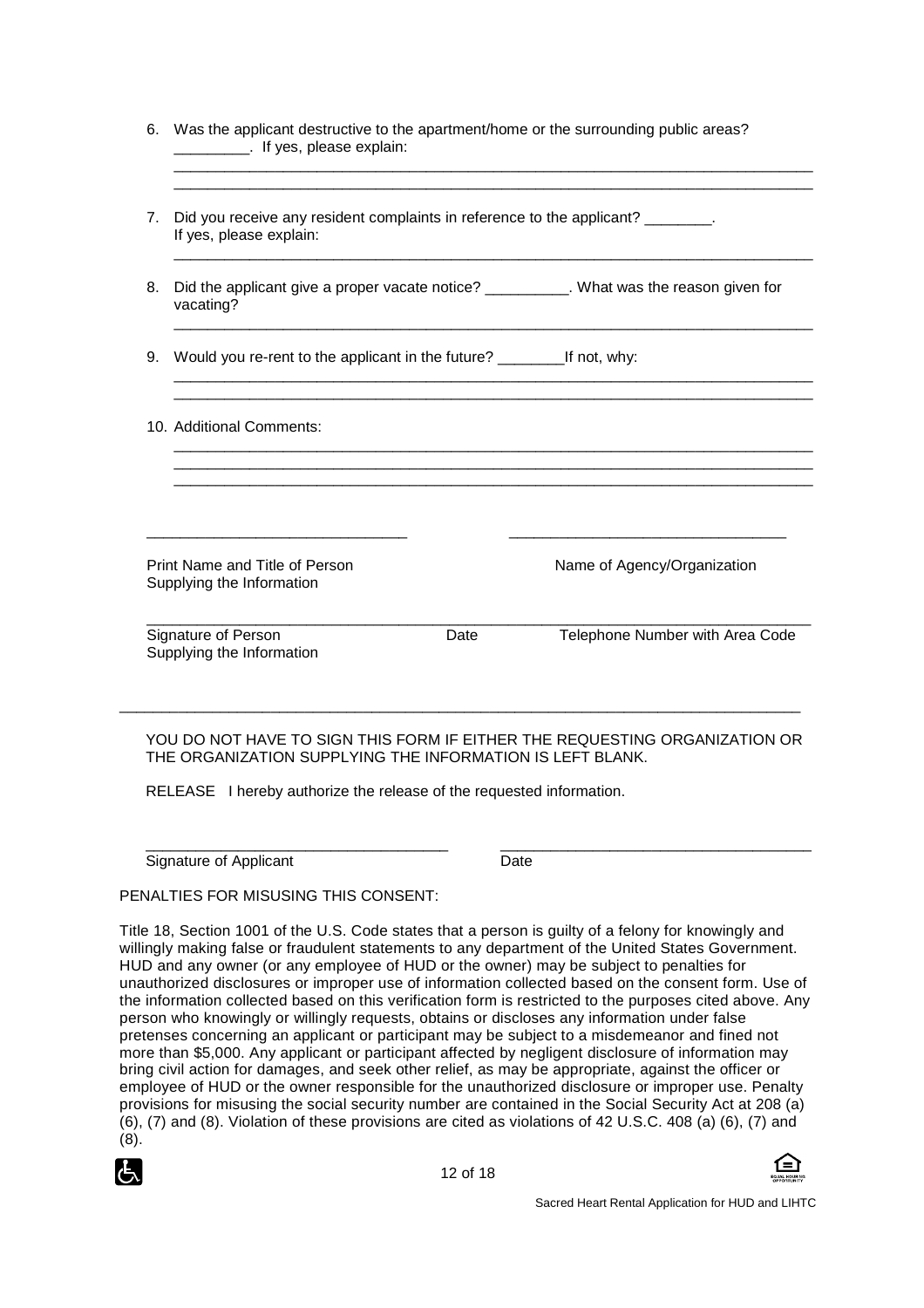#### **Do Not Write Below this LINE – MANAGEMENT USE ONLY**

\_\_\_\_\_\_\_\_

# **Application Processing**  Approved: \_\_\_\_\_\_\_\_\_\_\_\_\_\_Approved by: \_\_\_\_\_\_\_\_\_\_\_\_\_\_\_\_\_\_\_\_\_\_\_\_\_\_\_\_\_Waitlist(s):\_\_\_\_\_\_\_\_\_\_\_\_\_\_\_\_\_\_ Date **Signature** Signature Signature Title (Approval is only for waiting list placement, final eligibility will be determined at move in). Disapproved: \_\_\_\_\_\_\_\_\_\_\_\_Disapproved by: \_\_\_\_\_\_\_\_\_\_\_\_\_\_\_\_\_\_\_\_\_\_\_\_\_\_\_\_\_Reason: \_\_\_\_\_\_\_\_\_\_\_\_\_\_\_\_\_\_ Date **Date** Signature **Signature** Title Applicant notified in writing on (date): \_\_\_\_\_\_\_\_\_\_\_\_\_\_\_\_\_\_\_\_\_\_\_\_\_\_\_(written notification attached) **Appeal Processing**  Applicant appealed decision on (date): \_\_\_\_\_\_\_\_\_\_\_\_\_\_\_\_\_\_\_\_\_\_\_\_\_\_\_\_\_\_\_\_\_\_(written notification attached) Applicant notified of informal conference on (date) \_\_\_\_\_\_\_\_\_\_\_\_\_\_\_\_\_ by \_\_\_\_\_\_\_\_\_\_\_\_\_\_\_\_\_\_\_\_\_\_\_ (written notification attached) Applicant appeal reviewed by: \_\_\_\_\_\_\_\_\_\_\_\_\_\_\_\_\_\_\_\_\_\_\_\_\_\_\_\_\_\_\_\_\_\_\_\_\_\_\_\_\_  $\frac{1}{\sqrt{2}}$  ,  $\frac{1}{\sqrt{2}}$  ,  $\frac{1}{\sqrt{2}}$  ,  $\frac{1}{\sqrt{2}}$  ,  $\frac{1}{\sqrt{2}}$  ,  $\frac{1}{\sqrt{2}}$  ,  $\frac{1}{\sqrt{2}}$  ,  $\frac{1}{\sqrt{2}}$  ,  $\frac{1}{\sqrt{2}}$  ,  $\frac{1}{\sqrt{2}}$  ,  $\frac{1}{\sqrt{2}}$  ,  $\frac{1}{\sqrt{2}}$  ,  $\frac{1}{\sqrt{2}}$  ,  $\frac{1}{\sqrt{2}}$  ,  $\frac{1}{\sqrt{2}}$ **Signature Community Community Community Community Community Community Community Community Community Community** Co Appeal decision: \_\_\_\_\_\_\_\_\_\_\_\_\_\_\_\_\_\_ Approved \_\_\_\_\_\_\_\_\_\_\_\_\_\_\_\_\_\_\_\_Disapproved Applicant notified in writing on (date) **Example 20** (written notification attached)

\_\_\_\_\_\_\_\_\_\_\_\_\_\_\_\_\_\_\_\_\_\_\_\_\_\_\_\_\_\_\_\_\_\_\_\_\_\_\_\_\_\_\_\_\_\_\_\_\_\_\_\_\_\_\_\_\_\_\_\_\_\_\_\_\_\_\_\_\_\_\_\_\_\_\_\_\_\_\_\_\_\_



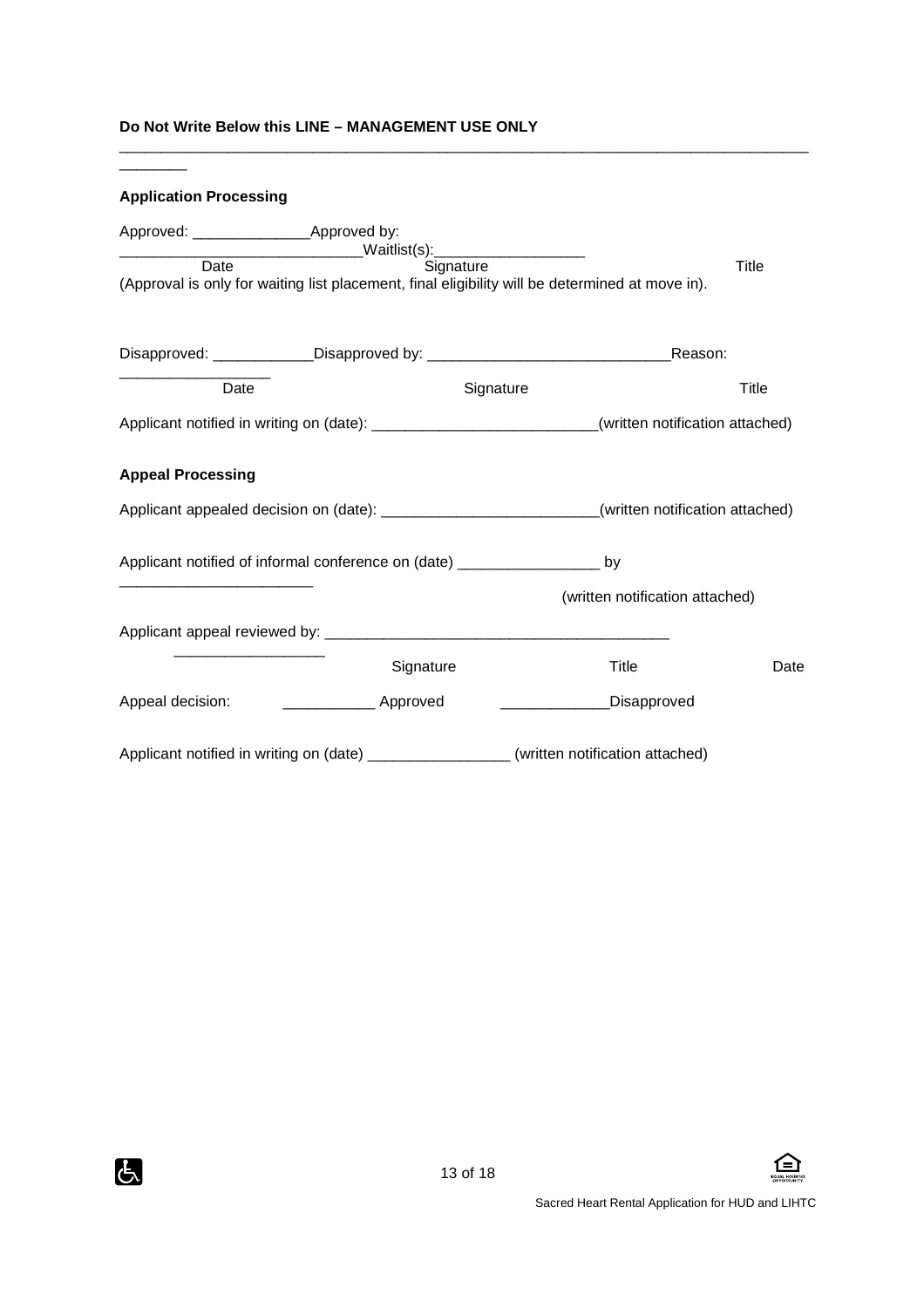# **Applicant's and Resident's Right to Request a Reasonable Accommodation**

If you have a disability and you need:

- A *change or waiver in the rules or policies* of the community to afford equal access and full enjoyment of your apartment home, the common facilities or to participate in special programs located at the community;
- A *physical modification* in your apartment or to some other feature of the community which would afford you equal access and full enjoyment of your apartment home or use of the facilities located at the community; or
- A *more effective means of communication* to provide official information or permit you to contact the management office.

Then you can request these modifications or exceptions to how the community conducts its operations by making a request for a Reasonable Accommodation. The right to request a Reasonable Accommodation is established under federal and state law.

If you have a physical or mental limitation (disability) which meets the legal definitions under federal and state law and have a request that is not too expensive or difficult to arrange *and* this request will provide you with improved use of your apartment home or the common facilities of the community, then we will try to fulfill your request.

You may make this request in writing by completing a *Reasonable Accommodation Request Form* or some other type of permanent and comprehensible document (e.g., a tape cassette) which answers all the questions on the Request Form. If you need assistance completing the Request Form, we can put you in touch with group(s) that can better assist you. If you require additional information about our procedures, we will be happy to explain them in a manner that is fully comprehensible by you. If this requires the use of sign language or another alternative form of communication, we will attempt to meet your needs.

We will give you an answer within ten (10) working days of our receipt of a Reasonable Accommodation Request unless there is a problem getting the information we require to verify the appropriateness of the request. If we require additional time, we will notify you and explain the reason for the delay. We will let you know if we require additional information or if we would like to propose an alternative solution which has an equal outcome to the accommodation requested.

If for any reason we are unable to fulfill your accommodation request, we will provide you with an explanation. You will then have ten (10) working days from the date of denial to provide additional information before we consider the matter closed.

You may obtain a Reasonable Accommodation Request Form at the management office. If you have a disability and have any comments on your experience at the community, please contact the onsite Property Manager who will make arrangements for you to be contacted to discuss your experience.

Applicant/Resident Signature Date



 $\overline{a}$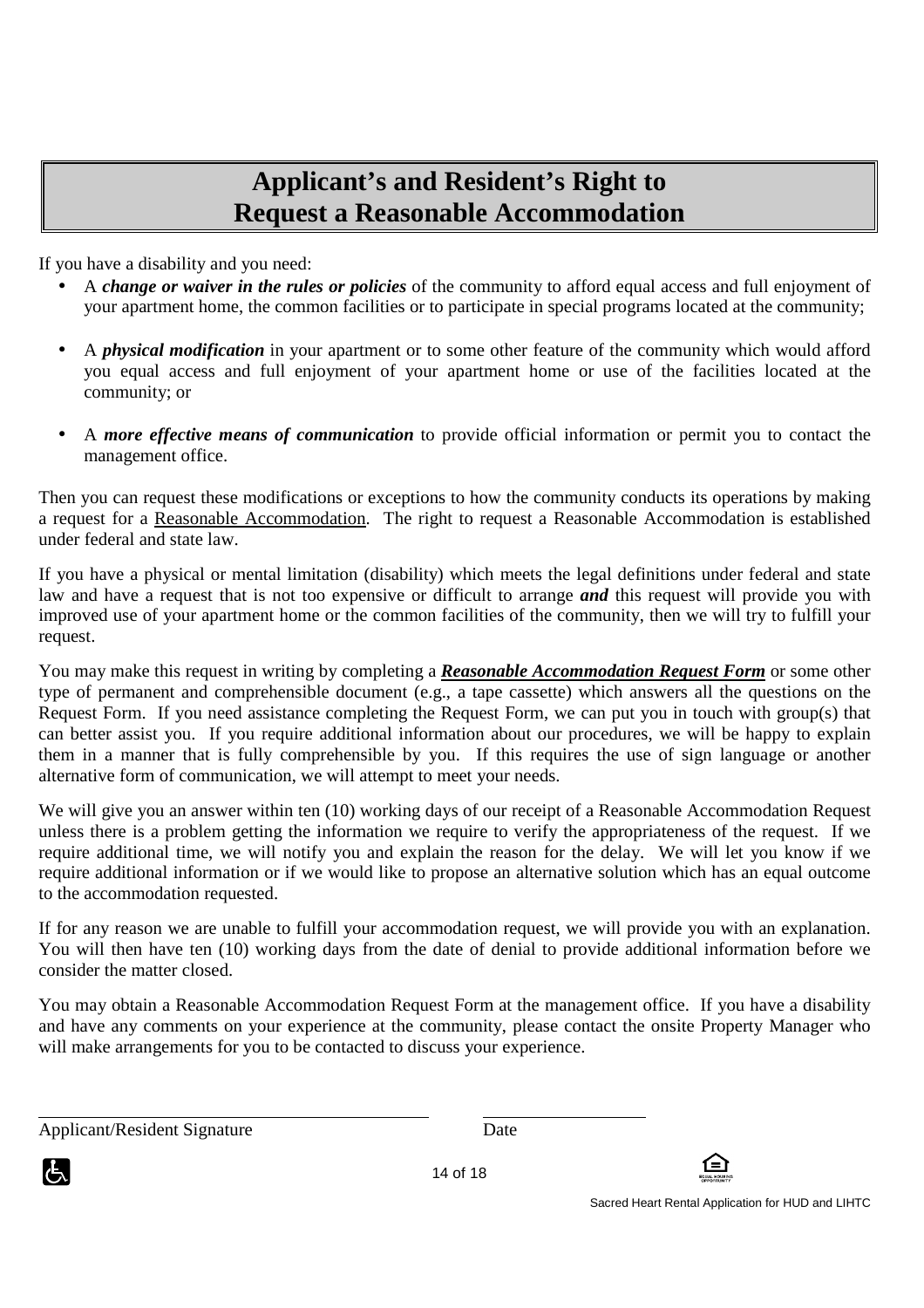# Re: **Community Based Housing Preference**

Dear Applicant,

.

In order to be eligible for a Community Based Housing ("CBH") apartment, an applicant must:

- 1) have a disability;
- 2) be institutionalized or be at risk of institutionalization; AND
- 3) not be a current client of the Department of Mental Health or the Department of Developmental Services (formerly the Department of Mental Retardation).

If you think you may qualify for a Community Based Housing apartment because all three of the above criteria do apply to you, you should have a licensed medical, psychological, allied mental health and human services professional, service coordinator, nurse, case manager, or staff member from an Independent Living Center or Aging Services Access Point fill out the attached Certification form on your behalf. You should submit the completed and signed Certification form along with your rental application for consideration for housing.

Thank you.

# **SACRED HEART APARTMENTS**

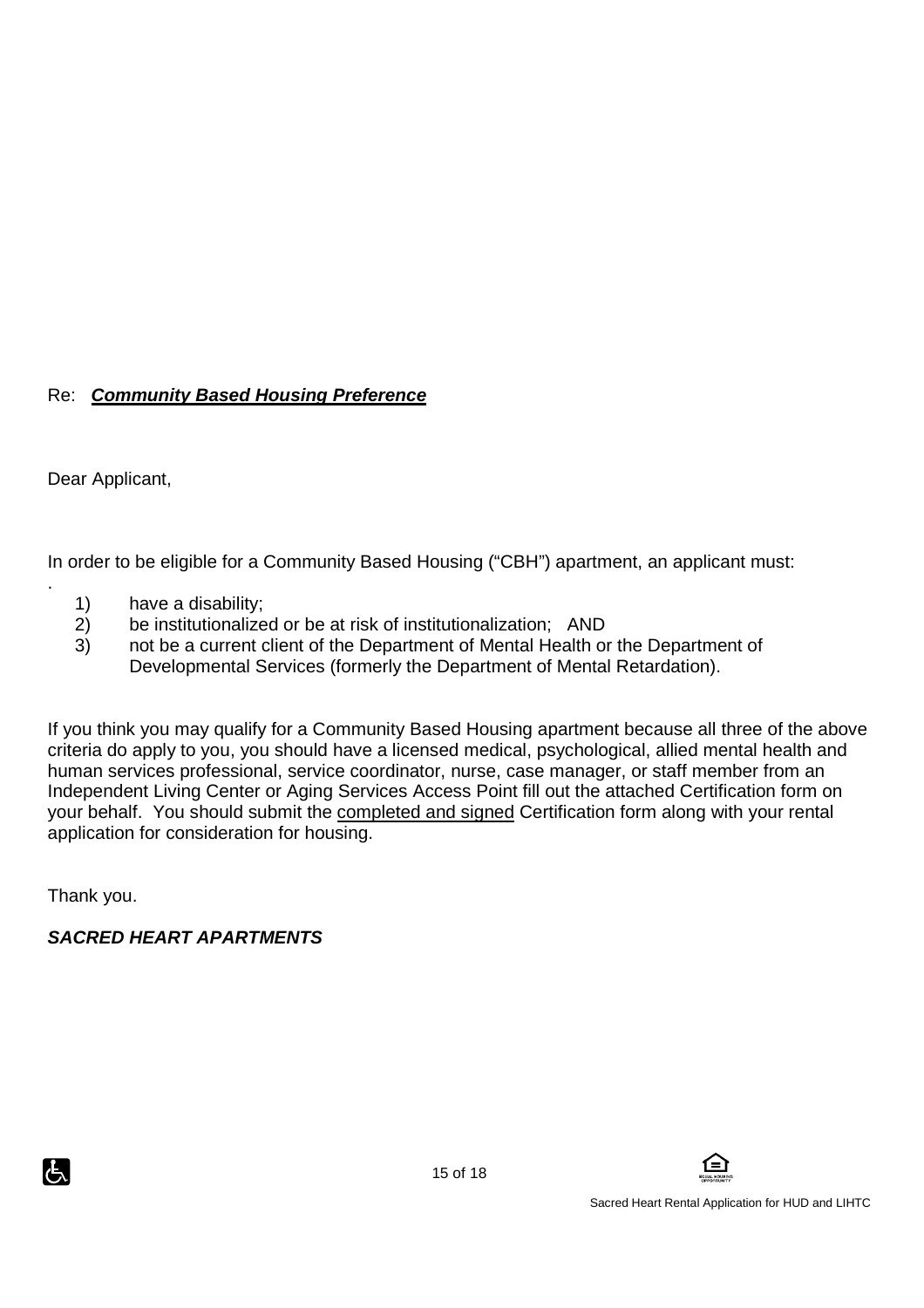I, \_\_\_\_\_\_\_\_\_\_\_\_\_\_\_\_\_\_\_\_\_\_\_\_\_\_\_\_\_\_\_\_\_, applicant for housing at Sacred Heart Apartments, hereby give my permission to Beacon Residential Management to obtain third-party verification on my behalf regarding my eligibility for an apartment home at Sacred Heart Apartments, under the Mass Rehabilitation Commission Program for Community-Based Housing.

\_\_\_\_\_\_\_\_\_\_\_\_\_\_\_\_\_\_\_\_\_\_\_\_\_\_\_\_\_\_\_\_\_\_\_\_\_ \_\_\_\_\_\_\_\_\_\_\_\_\_\_

Signature of Applicant Date Date

Sacred Heart Apartments 23 Hawley Street Lawrence, MA 01843 978.682.0072



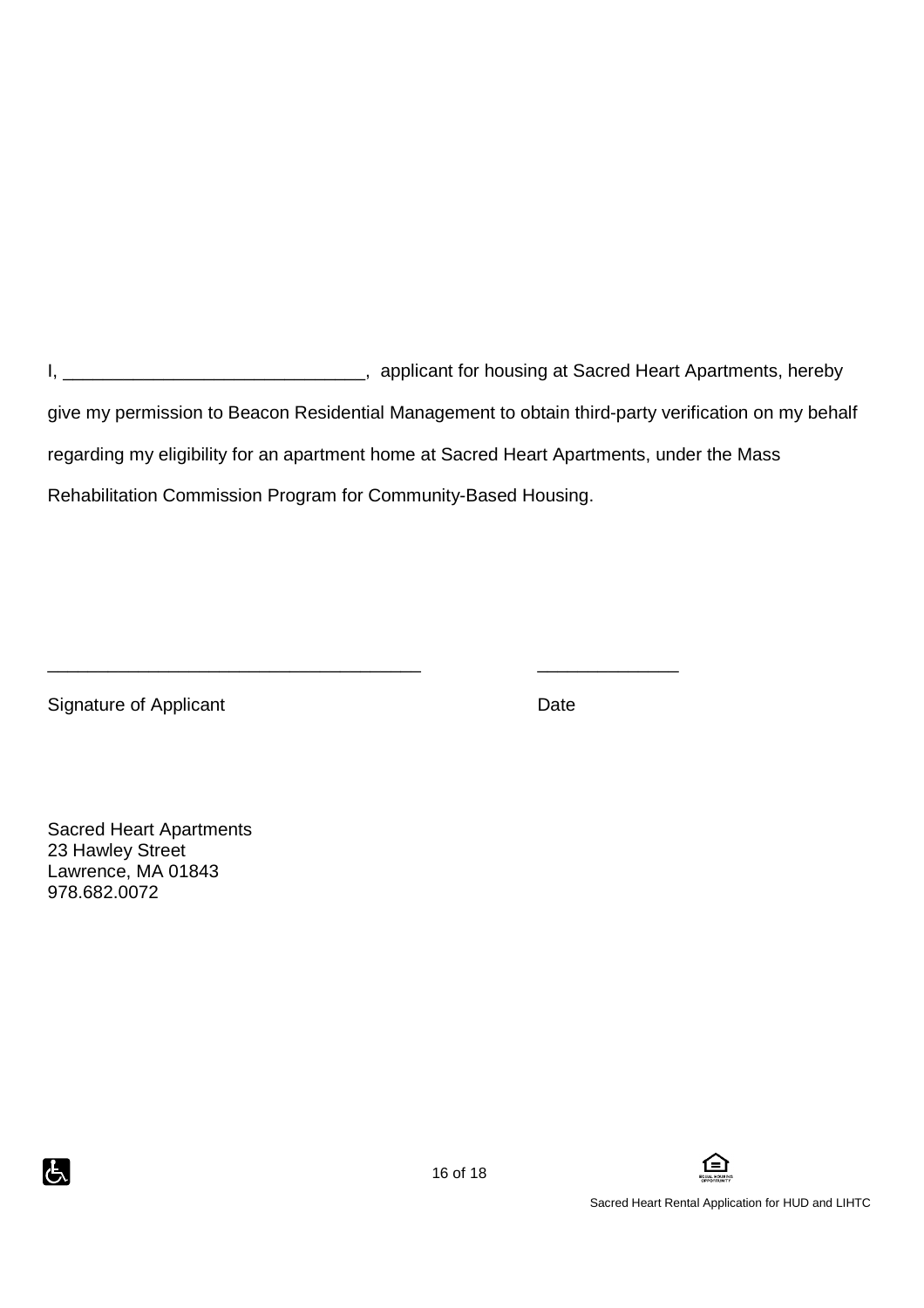#### Mass Rehabilitation Commission Certificate On Application for Community-Based Housing

#### Dear Certifier:

The Community Based Housing Program (CBH) provides affordable housing for individuals with disabilities who are living in institutions and seek an alternative in the community or those who are at risk of institutionalization. The CBH Program seeks to ensure that, through the availability of CBH, individuals with disabilities will be able to live as independently as they are able, in their own homes.

You have been asked to complete this certification for the individual named below who is applying to reside in a CBH-funded unit. An appropriate signatory is a licensed medical, psychological or allied mental health and human services professional who has knowledge of the individual for some duration or a person designated by MRC as a certifier.

Applicant's Name:

. . . . . . . . . . . . . . . . . . . .

 $\Box$  Yes  $\Box$  No Applicant has a disability defined as: An individual who has a physical or mental impairment that is of a permanent or long and continued duration and that substantially limits one or more major life activities is considered a person with a disability, excepting individuals who are persons with disabilities who are eligible for housing developed with Facility Consolidation Funds (FCF) funds; this exception is required by the legislation. Major life activities include; self care, learning, receptive and expressive language. mobility, cognitive functioning, emotional adjustment and economic self-sufficiency.

TYes TNo Applicant is not eligible for housing developed with FCF funds, i.e. a current client of The Department of Mental Health or Department of Mental Retardation. (A "yes" answer confirms the applicant is NOT eligible for FCF)

 $\Box$ Yes  $\square$ No Applicant is institutionalized or at risk of institutionalization in a nursing facility, long term rehabilitation center or hospital

Explanation (please state if the individual is currently institutionalized)

I certify that the foregoing information is true and accurate to the best of my knowledge.

| (Signature)<br>Name: |  |  |  |
|----------------------|--|--|--|
| Address:             |  |  |  |
| Phone:               |  |  |  |

IG.

(Date)